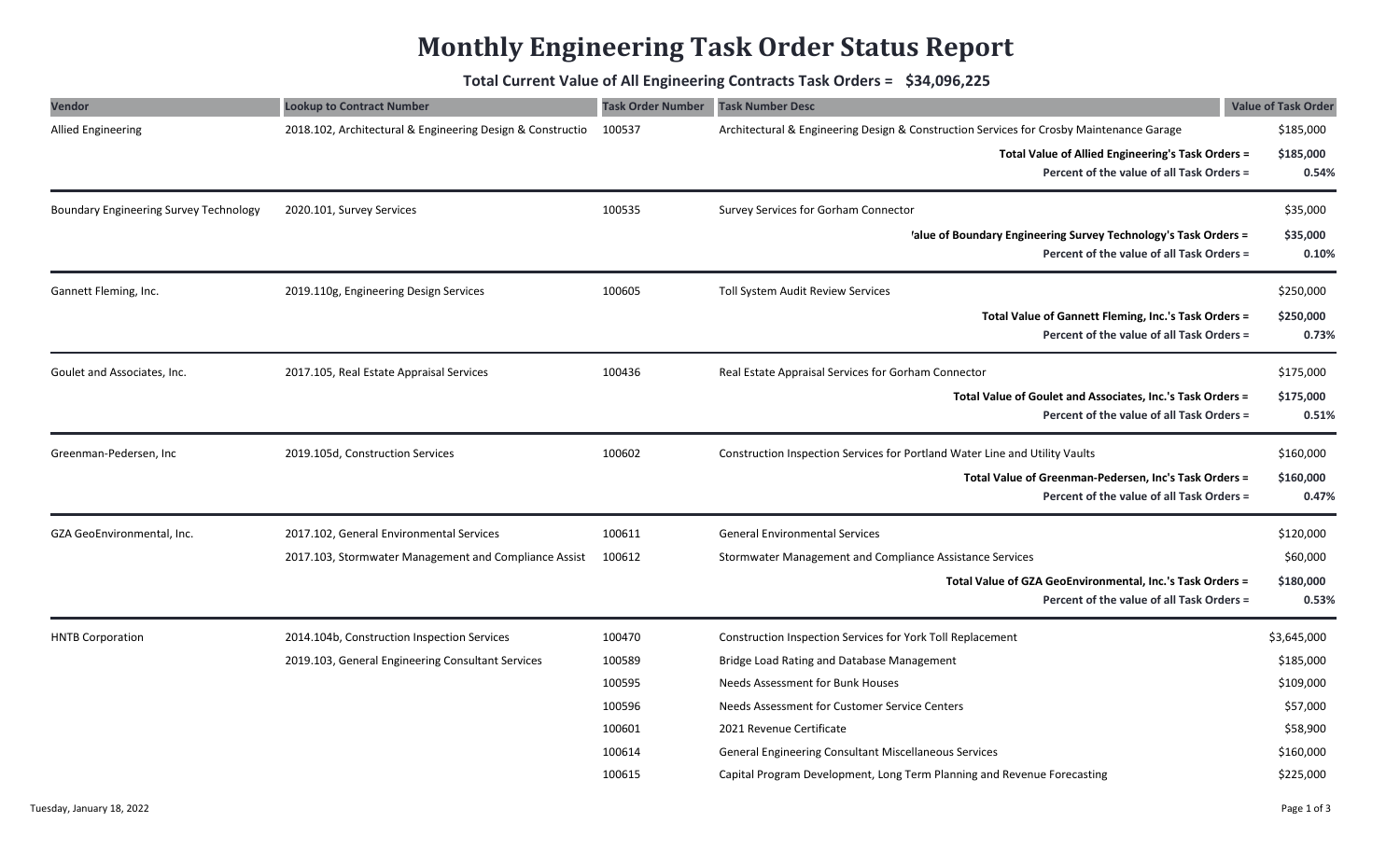| Vendor                                  | <b>Lookup to Contract Number</b>                  | <b>Task Order Number</b> | <b>Task Number Desc</b>                                                                                   | <b>Value of Task Order</b> |
|-----------------------------------------|---------------------------------------------------|--------------------------|-----------------------------------------------------------------------------------------------------------|----------------------------|
| <b>HNTB Corporation</b>                 | 2019.103, General Engineering Consultant Services | 100616                   | <b>Engineering Program Support</b>                                                                        | \$250,000                  |
|                                         |                                                   | 100617                   | Emergency/Unanticipated Repair Support                                                                    | \$100,000                  |
|                                         |                                                   | 100618                   | <b>Traffic Engineering Support</b>                                                                        | \$100,000                  |
|                                         |                                                   | 100619                   | <b>Monthly Traffic Reports</b>                                                                            | \$100,000                  |
|                                         |                                                   | 100620                   | ITS and Toll System Support                                                                               | \$200,000                  |
|                                         |                                                   | 100621                   | <b>Planning Department Support</b>                                                                        | \$60,000                   |
|                                         | 2019.105a, Construction Services                  | 100519                   | Construction Inspection Services for Kennebunk Parking Expansion                                          | \$240,000                  |
|                                         |                                                   | 100585                   | Construction Inspection Services for Exit 45 Interchange                                                  | \$2,767,000                |
|                                         |                                                   | 100599                   | Construction Inspection Services for MTA Parking Lot Improvements                                         | \$30,000                   |
|                                         |                                                   | 100600                   | Construction Inspection Services for York Toll Demolition                                                 | \$875,000                  |
|                                         |                                                   | 100609                   | Construction Inspection Services for Exit 52 Toll Plaza Repairs                                           | \$47,500                   |
|                                         |                                                   | 100610                   | Construction Inspection Services for Portland Area Widening - Phase 2                                     | \$400,000                  |
|                                         |                                                   | 100627                   | Construction Inspection Services for Service Plaza Upgrades                                               | \$181,000                  |
|                                         | 2019.110a, Engineering Design Services            | 100546                   | Office Support of Construction Phase Services for Portland Widening                                       | \$990,000                  |
|                                         |                                                   | 100566                   | Design and Peer Review Services for Saco Interchange Improvements                                         | \$300,000                  |
|                                         |                                                   | 100570                   | Alternatives Analysis, Permitting and Preliminary Design for the Gorham Connector                         | \$5,463,000                |
|                                         |                                                   | 100606                   | Preliminary Design Services for Exit 32                                                                   | \$267,000                  |
|                                         |                                                   | 100607                   | Final Design Services for Route 197 Bridge Rehabilitation                                                 | \$322,500                  |
|                                         |                                                   | 100625                   | Litchfield 8-Bay Garage Replacement                                                                       | \$140,000                  |
|                                         |                                                   |                          | Total Value of HNTB Corporation's Task Orders = \$17,272,900<br>Percent of the value of all Task Orders = | 50.66%                     |
| Jacobs Engineering Group Inc.           | 2014.101a, Toll Services                          | 100287                   | Final Design Services for York Toll Plaza Replacement                                                     | \$4,691,000                |
|                                         | 2019.110h, Engineering Design Services            | 100608                   | <b>Construction Phase Services for York Toll Demolition</b>                                               | \$181,000                  |
|                                         |                                                   |                          | Total Value of Jacobs Engineering Group Inc.'s Task Orders =<br>Percent of the value of all Task Orders = | \$4,872,000<br>14.29%      |
| Kleinfelder Construction Services, Inc. | 2019.105c, Construction Services                  | 100534                   | Construction Inspection Services for Portland Area Widening                                               | \$1,020,000                |
|                                         |                                                   | 100569                   | Construction Inspection Services for Warren Avenue Bridge Replacement                                     | \$305,000                  |
|                                         |                                                   | 100591                   | <b>Construction Inspection Services</b>                                                                   | \$150,000                  |
|                                         |                                                   | 100613                   | Pavement Rehabilitation Construction Inspection Services                                                  | \$225,000                  |
|                                         |                                                   | 100626                   | Construction Inspection Services for Route 197 Bridge Rehabilitation                                      | \$471,000                  |